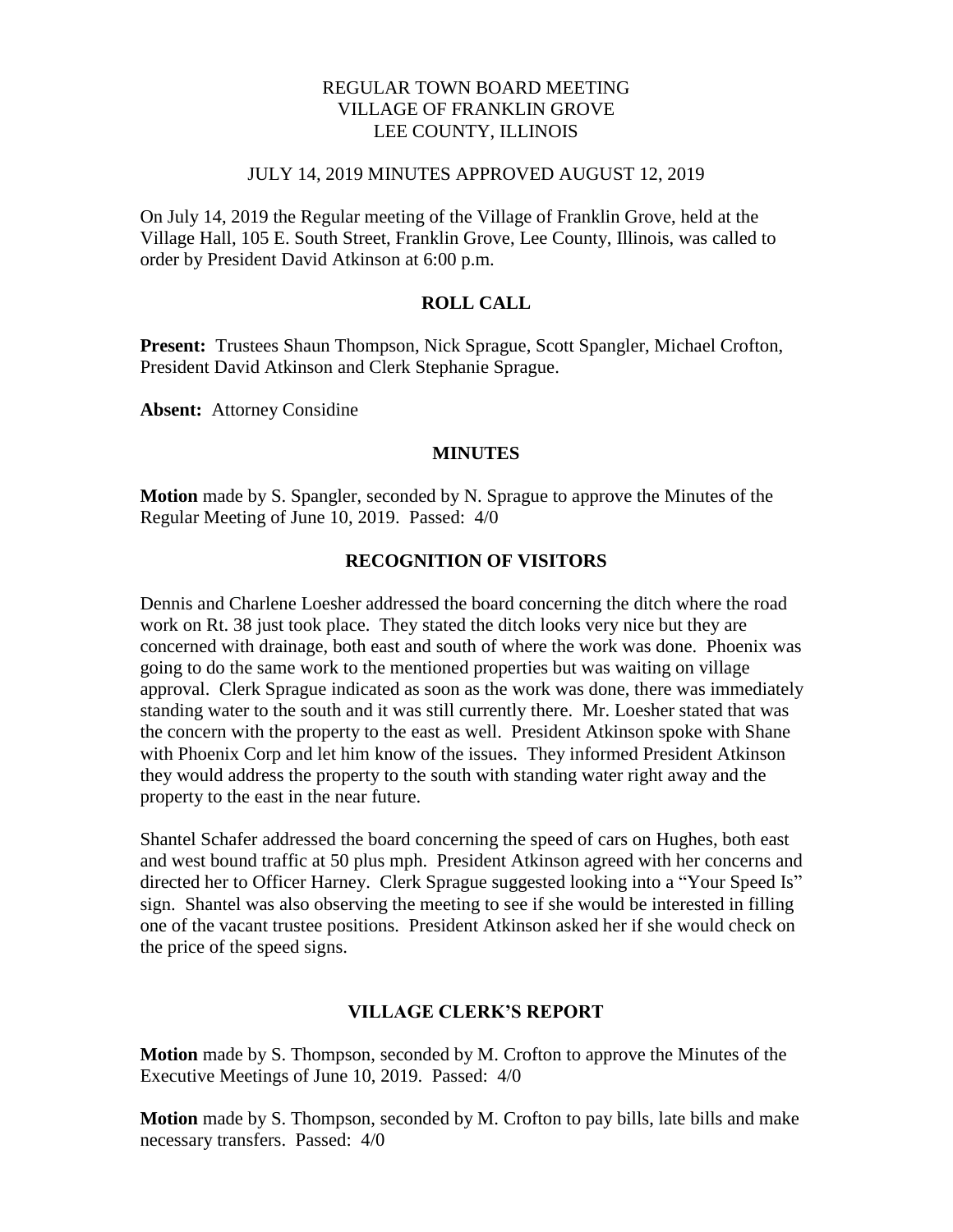**Motion** made by S. Thompson, seconded by N. Sprague to approve the Final Reading of the 2019/20 Appropriation Ordinance 765-19. Passed: 4/0

**Motion** made by N. Sprague, seconded by S. Thompson to approve the Certification of Revenue. Passed: 4/0

Clerk Sprague informed the board there was a mistake made when the equipment bids were read by former Trustee William Schaneberg. He read Adam Viall's bid as being for all the equipment that was out for bid, but the actual bid was only for the chipper. President Atkinson stated it was an unfortunate mistake but it is too late as the winning bids were already awarded.

Clerk Sprague informed the board she received a letter from someone upset that water is no longer supplied at the cemetery. Trustee Spangler suggested the letter be forwarded to Larry Herwig.

Clerk Sprague informed the board she still has the check dated 5/14 for the City of Rochelle for the sidewalk lights for the park, no body has come to get the check to go pick up the lights. Trustee Crofton said he would check on that tomorrow.

## **POLICE REPORT**

Miles on the police car  $-619$ Complaints/Calls for Service – 13 Traffic Stops  $-6$ Traffic Arrests  $-2$ Traffic Warnings – 5 Ordinance Warnings – 3 Motorist Assist – 1 House Check – 1

## **LEGAL ISSUES (Attorney Considine)**

None

### **GENERAL ISSUES**

President Atkinson informed the board he asked Karmen Sage if she would be interested in joining the village board and Clerk Sprague asked Shantel Schafer if she would be interested in joining. President Atkinson asked Karmen and Shantel if they are both interested and they both stated they were. President Atkinson stated they have both been appointed and will be sworn in at the end of this meeting.

President Atkinson informed the board the water and sewer service at the middle school athletic field, he received a call from Mr. Zick stating the school board's desire is to turn that section that still belongs to the school over to the village when they are done with it, they are still using it, it will be the football field, ball fields and concession building, but the problem is the water and sewer for the concession building is currently fed from the middle school, which they sold. Mr. Zick suggested the school can have a plumber come in to hook the water and sewer up to the concession building and rather than a gift, the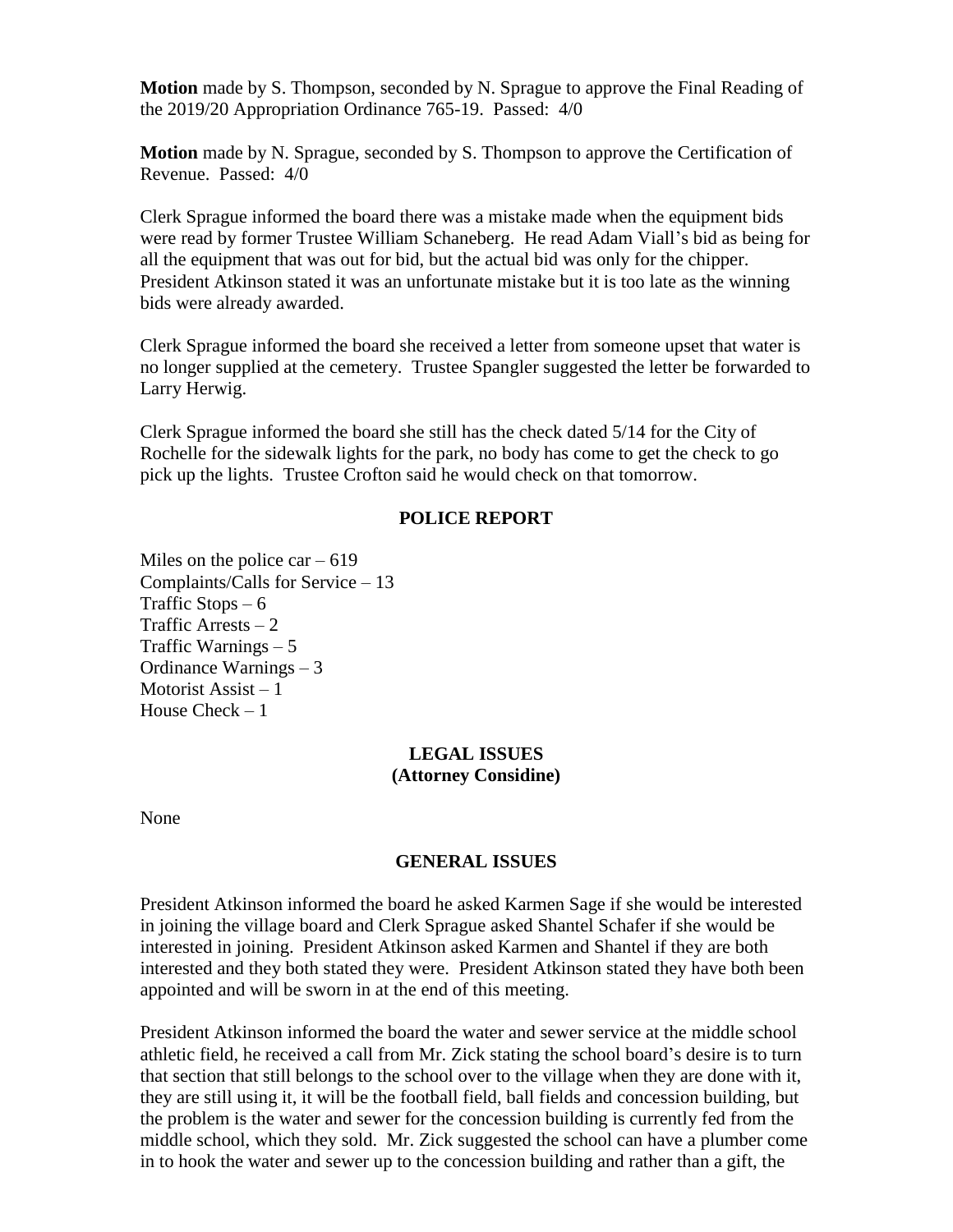village would be responsible to pay for the plumbing, or the village can take care of it on our end. Trustee Crofton advised from what he understands there are two breaks in the sprinkler system for the football field. He said he spoke to Ron and he said they could put a meter at the concession building so they can deduct the usage from the school building water meter. Clerk Sprague stated she spoke to the gentleman that purchased the property and he is considering having the water shut off to the school building for now because he isn't doing anything with it right away, so if that water is shut off, it would shut off the water to the concession building.

**Motion** made by N. Sprague, seconded by S. Thompson to install water and sewer service at the athletic fields. Passed: 4/0

President Atkinson stated the engineers that are engineering for the new fire station are inquiring about the alley and the street by the old station if we have any plans to do anything with them. President Atkinson stated it makes the most sense to piggy back something while they are in here paving. Trustee Spangler suggested if fire station alley is first, the alley behind the library should be second on the list.

# C**OMMITTEE REPORTS**

# **STREETS & ALLEYS**

(N. Sprague Chairman)

Officer Harney stated half of the tree is hanging over the street at the corner of State and Maple. Trustee Sprague stated he will call Eric Grover.

## **WATER & SEWER**

(M. Crofton Chairman)

Trustee Crofton informed the board an employee left the new truck running while reading meters even though he was told not to. President Atkinson asked if the water line work at the park will be done for Harvest Fest. Trustee Crofton advised he did not think that it would be. Marilyn Spangler said she was told by Ron that they would begin working on it next week.

## **COMMUNITY DEVELOPMENT**

None

### **PROPERTIES**

None

### **FINANCE AND INSURANCE COMMITTEE** (S. Thompson Chairman)

None